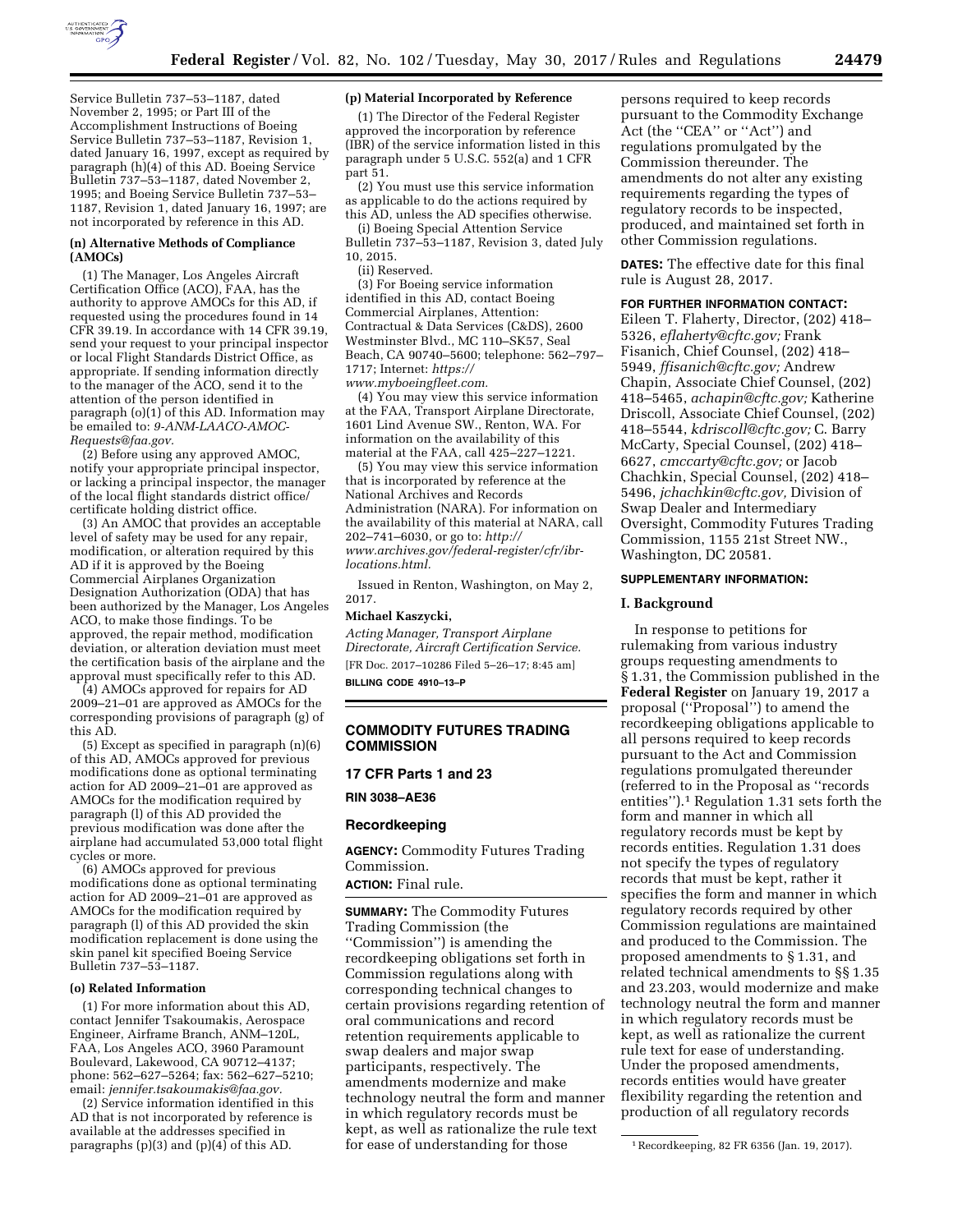under a less-prescriptive, principlesbased approach.

Among other proposed changes requested in the petitions for rulemaking, the Commission proposed to eliminate the requirement for a records entity to: (1) Keep electronic regulatory records in their native file format (*i.e.,* in the format in which it was originally created); (2) retain any electronic record in a non-rewritable, non-erasable format (*i.e.,* the ''write once, read many'' or ''WORM'' requirement); and (3) engage a thirdparty technical consultant and for the consultant to file certain representations with the Commission regarding access to the records entity's electronic regulatory records. These proposed changes would be universal to all records entities, including intermediaries registered or required to be registered with the Commission; registered entities such as designated contract markets, swap execution facilities, and derivatives clearing organizations; and any other persons required to produce certain regulatory records as set forth in other Commission regulations.

### **II. Summary of Comments**

The Commission received sixteen comment letters on the Proposal from a wide range of records entities, including registrants, registered entities and other persons subject to the Commission's recordkeeping obligations set forth in § 1.31.2 All commenters generally supported the Commission's efforts to modernize and make technology neutral the existing recordkeeping obligations. One commenter requested that the Commission limit changes to § 1.31 to the elimination of the native file format, WORM, and third-party technical consultant requirements, and withdraw the remainder of the proposal.3 As

outlined below, several commenters also suggested modifications to the proposed rule text, including the requirement for records entities to establish, maintain, and implement written policies and procedures reasonably designed to ensure that the records entity complies with its recordkeeping obligations. For reasons provided below, the Commission has accepted certain of these recommendations in the amendments being adopted today, but has declined to accept certain other recommendations, including recommendations beyond the scope of the Proposal.

## **III. Final Rule**

The Commission has considered the comments it received in response to the Proposal and is adopting the rule amendments as proposed, with the following exceptions: (1) Revising the definition of ''regulatory records'' in § 1.31(a); (2) deleting proposed § 1.31(b) regarding the requirement for a records entity to establish, maintain, and implement written policies and procedures designed to ensure compliance with all obligations under § 1.31; (3) amending § 1.31(c) to limit the retention period for pre- trade communications required by § 23.202(a)(1) and § 23.202(b)(1)–(3) to five years from the date the communication was created; (4) deleting from § 1.31(d)(2)(i) the requirement that a records entity retain systems that maintain the ''chain of custody elements'' of any electronic regulatory record; and  $(5)$  re-lettering  $§ 1.31(c)–(f)$ to account for the deletion of proposed § 1.31(b). Specific provisions of the final rules are addressed below.

### *A. Regulation 1.31(a): Definitions*

The Commission proposed to define in § 1.31(a) the terms ''electronic regulatory records,'' ''records entity,'' and ''regulatory records'' as used elsewhere in the section.

The Commission received several comments regarding the proposed definition of ''records entity'' to be any person required by the Act or Commission regulations to keep regulatory records. A few commenters requested that the Commission exclude from the definition of ''records entity'' those persons that are neither registrants nor registered entities.4 One commenter 5 further suggested that compliance with the proposed changes would impose greater costs on records entities that are neither registrants nor

registered entities.<sup>6</sup> In light of these comments, the Commission notes that the final rule as adopted by this release does not impose any new recordkeeping requirements on any records entity, including those that are neither registrants nor registered entities, such as commercial end-users. Rather, the final rule merely modernizes and makes technology neutral the form and manner in which regulatory records must be kept. Further, the final rule is clear that it does not override other methods of maintaining records that may be specified elsewhere in the Act or other Commission regulations.7 Thus, commercial end-users that are records entities, for example, may continue to maintain records in accordance with their current practices if such are permitted by the Act, Commission regulations, or existing relief or guidance.8 Further, as stated above, the final rule removes several obligations regarding the form and manner in which regulatory records must be kept that should lessen the compliance costs associated with the recordkeeping requirements set forth in § 1.31. Given the foregoing, the Commission has determined not to exclude any persons required to keep regulatory records from the definition of ''records entity.''

Regarding the definition of ''regulatory records,'' the Commission specifically requested comment whether the term ''metadata''—or data about data—should be defined. The Commission recognized in the Proposal that the term metadata may be generally understood by practitioners notwithstanding a lack of universal agreement on an exact definition. A majority of commenters on the issue agreed that metadata need not be defined at this time as that would be inconsistent with the Commission's stated goal to provide for lessprescriptive recordkeeping obligations.9 Further, one commenter asserted that including metadata within the

7*See* text of final rule, § 1.31(b), (c), and (d), each stating, ''[u]nless specified elsewhere in the Act or Commission Regulations. . . .''

8*E.g.,* Revised recordkeeping requirements for trade option counterparties that are Non-SD/MSPs, Trade Options, 81 FR 14966, 14970 (Mar. 21, 2016); and Relief for Unregistered Members from retaining text messages and maintaining required records in a particular form and manner, Records of Commodity Interest and Related Cash or Forward Transactions, 80 FR 80247, 80250–51 (Dec. 24, 2015).

9*E.g.,* FIA and ICE comment letters.

<sup>2</sup>Comment letters were submitted by the following entities: The Securities Industry and Financial Markets Association (''SIFMA''); CME Group Inc. (''CME''); NASDAQ Futures, Inc. (''NASDAQ''); the National Futures Association (''NFA''); SunTrust Bank; the Futures Industry Association (''FIA''); the Edison Electric Institute and National Rural Electric Cooperative (''EEI & NREC''); the Investment Company Institute (''ICI''); Managed Funds Association, Investment Adviser Association, Alternative Investment Management Association, and SIFMA Asset Management Group (''Associations''; the Minneapolis Grain Exchange (''MGEX''); The Depository Trust & Clearing Corporation (''DTCC''); ICE Futures U.S., Inc. (''ICE''); the Commercial Energy Working Group (''Working Group''); the International Swaps and Derivatives Association, Inc. (''ISDA''); the Federal Home Loan Banks (''FHLBanks''); and the International Energy Credit Association (''IECA''). All comment letters are available on the Commission's Web site at *[https://](https://comments.cftc.gov/PublicComments/CommentList.aspx?id=1774) [comments.cftc.gov/PublicComments/](https://comments.cftc.gov/PublicComments/CommentList.aspx?id=1774)  [CommentList.aspx?id=1774.](https://comments.cftc.gov/PublicComments/CommentList.aspx?id=1774)* 

<sup>3</sup>*See* CME comment letter.

<sup>4</sup>*E.g.,* ISDA, ICI, and Associations comment **letters** 

<sup>5</sup>*See* ISDA comment letter.

<sup>6</sup>*E.g.,* § 1.35(a) (Unregistered members of a DCM or SEF required to retain records of commodity interests and related cash or forward transactions) and §§ 32.2, 32.3, 45.2, and 45.6 (Non-Swap Dealer/ Major Swap Participants (''Non-SD/MSPs'') are subject to trade option requirements including recordkeeping).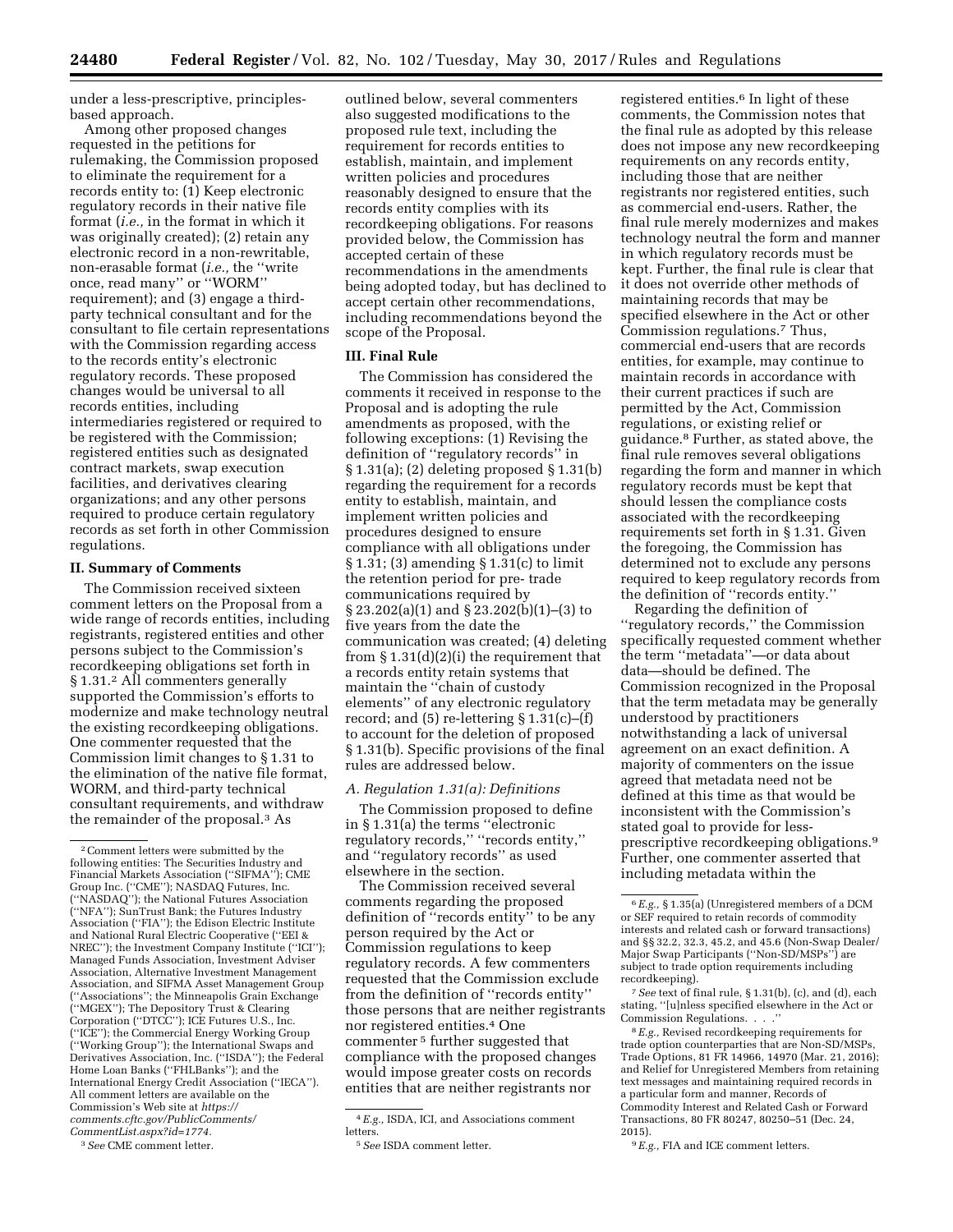definition of a ''regulatory record'' would greatly increase the amount and associated costs of data to be stored and potentially subject to production requests.10 Another commenter stated that records entities would be required to pursue, develop, and purchase additional technological solutions to ensure compliance if metadata were defined.11

The Commission notes that it and other federal agencies, including the Securities and Exchange Commission (''SEC''), have been requesting metadata in conjunction with information requests to industry for more than five years through standardized data delivery standards.12 The Commission believes that the § 1.31(a) definition of ''regulatory record,'' *i.e.,* all data produced and stored electronically describing how and when such books and records were created, formatted, or modified, is sufficient to support its statutory inspection and investigative functions. Thus, the Commission has determined that there is no need to define metadata at this time.

The Commission further noted in the Proposal that the proposed definition of ''regulatory records'' would more clearly state the existing requirement for each records entity to maintain a regulatory record and any subsequent versions of such record. Multiple commenters questioned whether the revised language was, in fact, imposing a new requirement to maintain versions of a regulatory record before it becomes in fact a regulatory record (*i.e.,* drafts of an agreement created during a negotiation but prior to execution).<sup>13</sup> To clarify that the Commission did not intend to require versions of a regulatory record prior to its becoming a regulatory record, the Commission is modifying the definition of ''regulatory records'' to indicate that the term means all books and records required to be kept by the Act or Commission regulations, including any record of any correction or other amendment to such books and records, provided that, with respect to

13*E.g.,* Associations, CME, and ICE comment letters.

such books and records stored electronically, regulatory records shall also include: (i) Any data necessary to access, search, or display any such books and records; and (ii) all data produced and stored electronically describing how and when such books and records were created, formatted, or modified. The Commission believes the definition as revised makes clear that a records entity only has the obligation to maintain data about a regulatory record after it is created and not about the record before it becomes a regulatory record.

As noted in the Proposal this is the existing standard in § 1.31. Under existing  $\S 1.31(b)(1)(ii)(A)$  electronic records are required to be preserved exclusively in a non-rewritable, nonerasable format. This provision was designed to ensure the ''trustworthiness of documents that may be relied upon by the Commission in conducting investigations and entered into evidence in administrative and judicial proceedings.'' 14 It therefore follows that each version of an electronic record and all subsequent versions would have to be maintained under the existing rule. This requirement provides for a comprehensive audit trail, which the Commission believes is vital to both the supervision and enforcement of the Act and Commission regulations.

Finally, another commenter also asserted that retaining all versions of a regulatory record is redundant and creates additional opportunities for data theft or loss.15 The commenter did not provide any detail regarding how maintaining subsequent versions of a regulatory record, which is an existing requirement under § 1.31, raises new concerns about data theft or loss. Thus, the Commission is unable to address any such concern at this time.

# *B. Regulation 1.31(b): Regulatory Records Policies and Procedures*

The Commission proposed to amend § 1.31(b) to require each records entity to establish, maintain, and implement written policies and procedures reasonably designed to ensure that the records entity complies with its obligations under Regulation 1.31. As proposed, the written policies and procedures would provide for, without limitation, appropriate training of officers and personnel of the records entity regarding their responsibility for ensuring compliance with the obligations of the records entity under § 1.31, and regular monitoring of such compliance.

Without an explanation of the differences, several commenters disagreed with the Commission that the proposed requirement for written policies and procedures is consistent with the existing § 1.31(b)(3) requirement for anyone using electronic storage media to develop and maintain written operational procedures and controls (*i.e.,* an ''audit system'') designed to provide accountability over both the initial entry of required records and the entry of each change made to any original or duplicate record.16 Again without providing any explanation of the differences between the existing ''audit system'' requirement and the proposed requirement for written policies and procedures or any specific cost estimates, commenters also argued that the application of the proposed written policies and procedures requirement would create new regulatory obligations for records entities which are neither registrants nor registered entities, some of whom are commercial end-users.17 As a result, commenters argued that this additional requirement could deter certain market participants from trading swaps and other derivatives products in order to avoid having to comply with burdensome recordkeeping requirements.18 A few commenters argued that the specific reference to training is not consistent with the Commission's emphasis on a lessprescriptive, principles-based recordkeeping requirement.19 Other commenters requested that the Commission provide a phase-in period for establishing, maintaining and implementing written policies and procedures.20

Having considered these comments, the Commission has determined not to adopt the written policies and procedures requirement for records entities set forth in proposed § 1.31(b). The final rule, as adopted, sets forth the form and manner in which regulatory records must be kept, the retention period for various types of regulatory records, and the standards for production of regulatory records to the Commission. Given these clearly defined obligations, the Commission agrees with commenters that the requirement for written policies and procedures is unnecessary. As the Commission noted in the Proposal, the obligation to satisfy the requirements

<sup>10</sup>*See* CME comment letter.

<sup>11</sup>*See* Associations comment letter.

<sup>12</sup>The Commission publishes the CFTC Data Delivery Standards on its Web site at: *[http://](http://www.cftc.gov/idc/groups/public/@lrenforcementactions/documents/file/enfdatadeliverystandards052716.pdf) www.cftc.gov/idc/groups/public/@ [lrenforcementactions/documents/file/](http://www.cftc.gov/idc/groups/public/@lrenforcementactions/documents/file/enfdatadeliverystandards052716.pdf)  enfdatadeliverystandards052716.pdf.* The Commission notes that other federal agencies, such as the SEC (*[https://www.sec.gov/divisions/enforce/](https://www.sec.gov/divisions/enforce/datadeliverystandards.pdf)  [datadeliverystandards.pdf](https://www.sec.gov/divisions/enforce/datadeliverystandards.pdf)*), the Department of Justice (*[https://www.justice.gov/atr/case-document/](https://www.justice.gov/atr/case-document/file/494686/download)  [file/494686/download](https://www.justice.gov/atr/case-document/file/494686/download)*) and the Department of Treasury Office of Foreign Asset Control (*[https://](https://www.treasury.gov/resource-center/sanctions/OFAC-Enforcement/Documents/ofac_data_delivery.pdf) [www.treasury.gov/resource-center/sanctions/OFAC-](https://www.treasury.gov/resource-center/sanctions/OFAC-Enforcement/Documents/ofac_data_delivery.pdf)[Enforcement/Documents/ofac](https://www.treasury.gov/resource-center/sanctions/OFAC-Enforcement/Documents/ofac_data_delivery.pdf)*\_*data*\_*delivery.pdf*) have similar data delivery standards.

<sup>14</sup>*See* 58 FR at 27460.

<sup>15</sup>*See* CME comment letter.

<sup>16</sup>*E.g.,* ISDA comment letter.

<sup>17</sup>*E.g.,* IECA comment letter.

<sup>18</sup>*See* ISDA comment letter.

<sup>19</sup>*E.g.,* Associations comment letter.

<sup>20</sup>*See* MGEX and Working Group comment letters.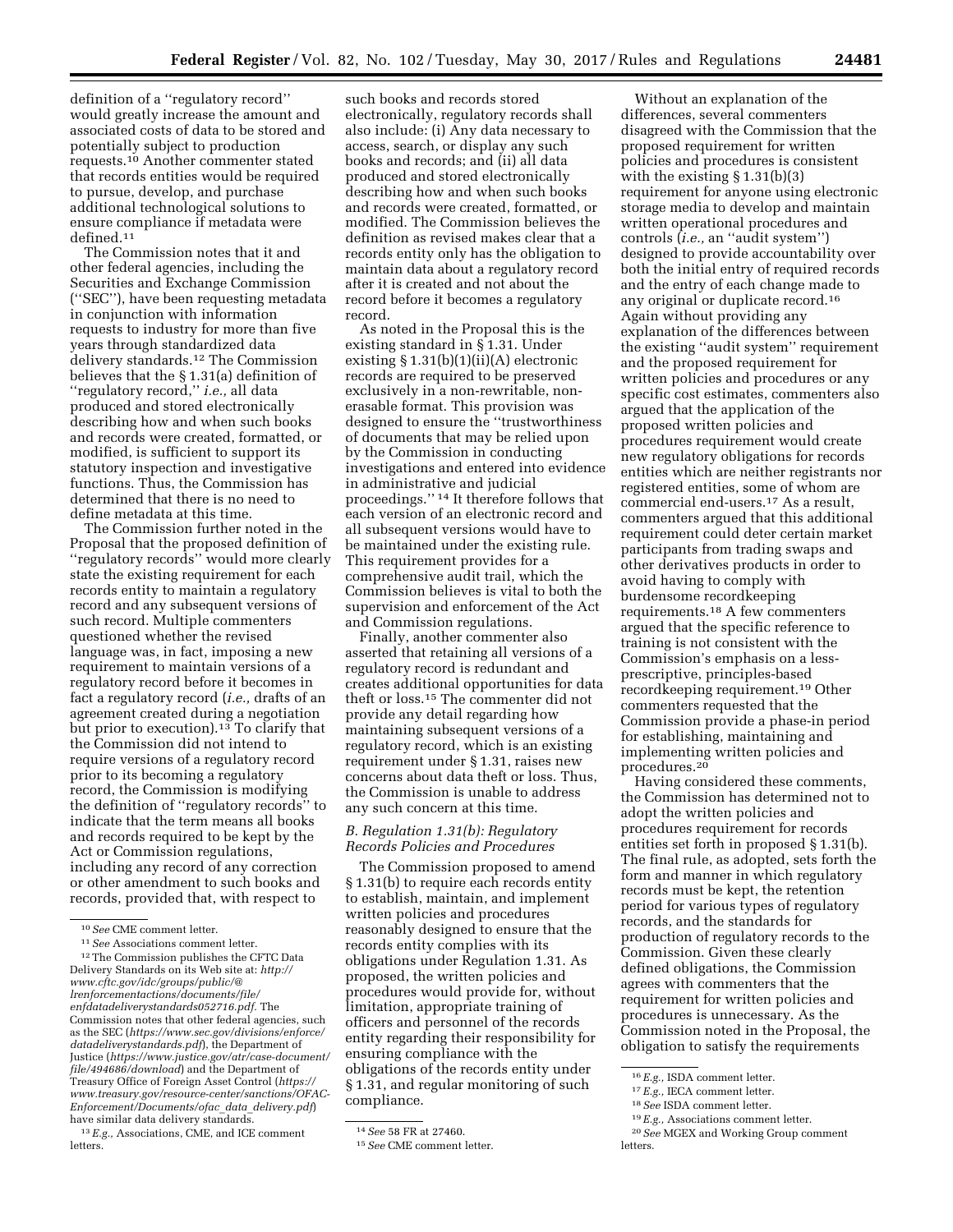regarding § 1.31 is one that a records entity ignores at its peril. It is ultimately the duty and responsibility of records entities to ensure accurate and reliable records. The Commission also notes that registrants are subject to a duty to diligently supervise all activities relating to its business as a Commission registrant, pursuant to § 166.3. The Commission does not consider the withdrawal of a requirement for written policies and procedures to create an explicit or implicit defense against recordkeeping violations or failure to supervise violations.

### *C. Regulation 1.31(b): Duration of Retention*

The Commission proposed to amend § 1.31(c)(re-lettered as § 1.31(b) in the final rule) to re-state and clarify the existing retention period requirements for categories of regulatory records set forth in existing § 1.31(a), including the requirement that certain records associated with a swap be retained for the duration of the swap plus five years. The Commission also proposed to distinguish between electronic regulatory records and those records exclusively created and maintained on paper by requiring a records entity to keep electronic regulatory records readily accessible for the duration of the required record keeping period, and not just for the first two years. The Commission noted that this standard is consistent with the SEC's standard for certain intermediaries.21 For ease of understanding, the Commission also proposed to amend §§ 1.35(a) and  $23.203(b)(1)$  and  $(2)$  to make technical changes regarding regulatory records related to oral communications and swaps-related information maintained by swaps dealers and major swap participants, respectively. The Commission received several comments regarding various aspects of proposed  $§ 1.31(c).$ 

Two commenters 22 requested that the Commission reduce the retention standard for electronic pre-execution communications required by § 23.202 in relation to a swap to five years from the date of creation of the regulatory record rather than the current standard of the duration of the swap plus five years.<sup>23</sup> The commenters stated that the longer retention period ''places an unnecessary retention burden on firms, which exceeds most statutes of limitations or utility with respect to underlying transactions.'' 24 Another commenter

stated that increasing retention periods for the storage of sensitive information in electronic form could put records entities, and their third-party service providers, at greater risk in the event of a data breach.25

The Commission recognizes the increased burden and risk of a longer retention period as pointed out by commenters, and, having considered such increased burden and risk in light of the nature of the affected regulatory records, has determined to require retention of electronic communications specified in § 23.202(a)(1) and § 23.202(b)(1)–(3) only for a period of five years from the date of creation of the required record. The Commission notes that these are records of preexecution communications and, as such, are likely to be useful for regulatory oversight purposes for a shorter length of time than records regarding execution of transactions or records of events that effect transactions following execution.

For the avoidance of doubt, the Commission is not changing the retention period for execution trade information under § 23.202(a)(2), postexecution trade information under § 23.202(a)(3), the ledgers required under § 23.202(a)(4), or the daily trading records for related cash and forward transactions in § 23.202(b)(4)–(7). However, as previously stated, the Commission will continue to monitor changes in information technology and consider whether the recordkeeping regulation should be adjusted to reflect technological developments.

Certain commenters requested clarification whether the requirements as adopted apply to existing records.26 The Commission confirms that the requirements adopted by this release do apply to existing records. However, the Commission notes that existing recordkeeping methods remain valid for compliance with the new rule, and that for many records entities, applying the new regime will reduce regulatory burdens. For example, many records entities will be permitted to maintain existing electronic records in a manner other than in their native file format and will no longer be required to retain a third-party technical consultant with authority to access a records entity's existing electronic records.27

26*See* FIA and Working Group comment letters. 27The amendments adopted herein however

# *D. Regulation 1.31(c): Form and Manner of Retention*

The Commission proposed to adopt § 1.31(d) (re-lettered as § 1.31(c) in final rule) to describe recordkeeping requirements regarding the form and manner in which regulatory records are retained by records entities. Consistent with the Commission's emphasis on a less-prescriptive, principles-based approach, proposed § 1.31(d)(1) would rephrase the existing requirements in the form of a general standard for each records entity to retain all regulatory records in a form and manner necessary to ensure the records' and recordkeeping systems' authenticity and reliability. The Commission proposed to adopt § 1.31(d)(2) to set forth additional controls for records entities retaining electronic regulatory records. The Commission emphasized in the Proposal that the proposed regulatory text does not create new requirements, but rather updates the existing requirements so that they are set out in a way that appropriately reflects technological advancements and changes to recordkeeping methods since the prior amendments of § 1.31 in 1999.

Various commenters proposed technical amendments to proposed § 1.31(d)(2). Multiple commenters <sup>28</sup> requested that the Commission delete the ''chain of custody'' provision in proposed § 1.31(d)(2)(i) because it is a legal evidentiary standard which does not translate clearly to the technological requirements for recordkeeping. Another commenter similarly noted that the ''chain of custody'' requirement is redundant and unnecessarily prescriptive given that records entities are required under proposed Regulation 1.31(d)(1) to keep regulatory records in a form and manner that ensures the authenticity and reliability of such records.29 Moreover, one of the commenters noted that the proposed definition of ''regulatory records'' in proposed § 1.31(a) already includes a chain of custody requirement based on the following language: ''data that describes how, when, and, if relevant, by whom such electronically stored information was collected, created, accessed, modified, or formatted.'' 30 The Commission has considered the comment that the term ''chain of custody'' may cause confusion given that it currently exists as a legal evidentiary standard and, given that the Commission is also persuaded that the concept is adequately covered under the

<sup>21</sup>SEC Rule 17a–4(f).

<sup>22</sup>*See* SIFMA and ISDA comment letters.

<sup>23</sup>*See* § 23.202(a)(1).

<sup>24</sup>*See* SIFMA comment letter.

<sup>25</sup>*See* Associations comment letter.

would not excuse non-compliance with existing § 1.31 prior to the effective date of such amendments.

<sup>28</sup>*See* SIFMA, ISDA, and Associations comment letters.

<sup>29</sup>*See* Working Group comment letter.

<sup>30</sup>*See* SIFMA comment letter.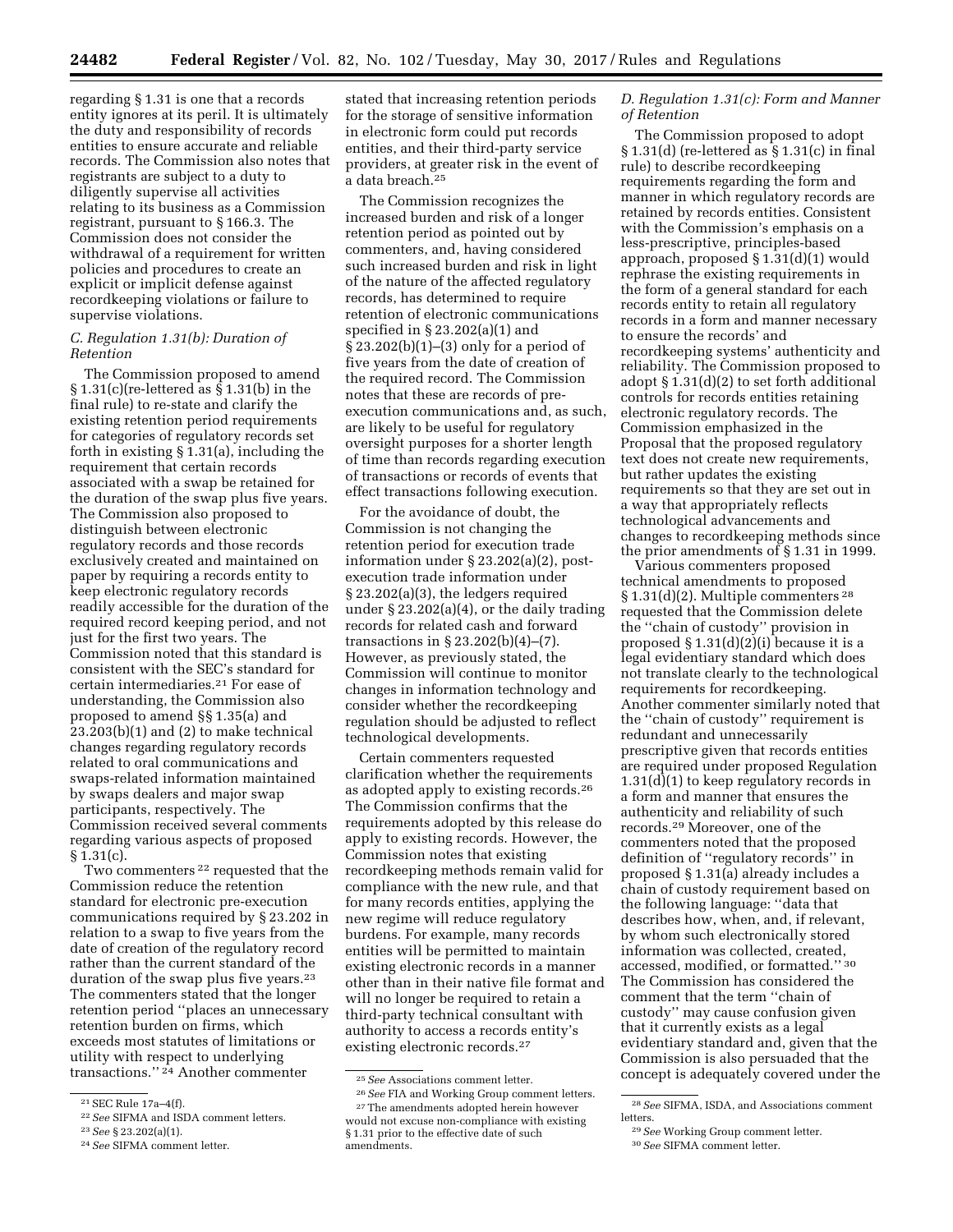definition of ''regulatory records'' it has determined to delete the ''chain of custody elements'' from the electronic regulatory records systems requirement in amended § 1.31(c)(2)(i). The Commission notes, however, that the deletion of the term ''chain of custody'' does not change the practical requirement that records entities maintain a comprehensive audit trail for all electronic regulatory records.

One commenter also requested that the Commission amend proposed § 1.31(d)(2)(ii) to incorporate existing business continuity planning regulations in lieu of the proposed language: ''in the event of an emergency or other disruption of the records entity's electronic record retention systems[.]'' 31 The Commission is not making this requested change because records entities are not prohibited by the rule from incorporating their obligations to maintain availability of regulatory records into their existing business continuity planning. The Commission does not believe that the general standard in new § 1.31(c)(2)(ii) creates an obligation that would conflict with a records entity's existing business continuity procedures.

The same commenter also requested that the Commission amend the proposed records inventory requirement in new  $\S 1.31(c)(2)(iii)$  to not require system descriptions and information necessary for accessing or producing electronic regulatory records because introducing concepts related to access and production of records in this section is potentially confusing.32 For clarity, the Commission notes that data necessary to access and produce electronic regulatory records is itself a regulatory record under the definition thereof in § 1.31(a). Thus, the requirement in new  $\S 1.31(c)(2)(iii)$  is simply a requirement that a records entity keep an up-to-date inventory of the systems where such data is maintained.

Another commenter requested that the Commission delete from proposed § 1.31(d)(2)(i) the language ''and to monitor compliance with the Act and Commission regulations in this Chapter'' because such an ''obligation to comply would not normally be embodied in a recordkeeping system.'' 33 The Commission understands this comment to mean that the commenter reads proposed § 1.31(d)(2)(1) (re-lettered as  $§ 1.31(c)(2)(1)$  in the final rule) as a stand-alone obligation to ''monitor

compliance with the Act. . . .'' To clarify, the Commission notes that the requirement is to establish systems that maintain the security, signature, and data regarding electronic regulatory records to ensure that the records entity can monitor compliance with the Act. Thus the requirement is not a standalone obligation to ''monitor compliance with the Act and Commission regulations. . . .''

Another commenter objected to the proposed amendments that would impose the requirements of proposed § 1.31(d) (re-lettered as § 1.31(c) in the final rule) on commercial end-users that happen to be records entities, including the requirements that ''each records entity maintaining electronic regulatory records shall establish appropriate systems and controls that ensure the authenticity and reliability of electronic regulatory records[.]'' 34 The commenter stated that commercial end-users should not be subject to the obligation to establish ''systems and controls . . . that ensure the authenticity of the information . . . and . . . monitor compliance with the Act and Commission regulations in this chapter[]'' because the expense and burden of that obligation goes beyond the recordkeeping methods allowed in other Commission regulations allowing commercial end-users to retain and maintain their records in the ordinary or normal course of business.35 Moreover, the commenter stated that the creation of an ''up-to-date inventory'' appears to impose an entirely new regulatory recordkeeping expense that will require a commercial end-user to produce an inventory of its electronic records, and keep that inventory up to date, with respect to the ''electronic records'' that a commercial end-user is allowed in other Commission regulations to retain and maintain in the ordinary or normal course of business.36

The Commission declines to revise the rule in response to this comment because, as noted previously, § 1.31(d) (re-lettered as § 1.31(c) in the final rule) does not impose any new recordkeeping requirements on any records entity, including those that are commercial end-users. Rather, the final rule merely modernizes and makes technology neutral the form and manner in which regulatory records must be kept. Further, the final rule is clear that it does not override other methods of maintaining records that may be

35*See e.g.,* § 20.6(c) regarding large trader reporting for physical commodity swaps. 36*See e.g.,* §§ 32.2, 32.3, 45.2, and 45.6 regarding

trade option requirements for Non-SD/MSPs.

specified elsewhere in the Act or other Commission regulations. Thus, commercial end-users that are records entities, for example, may continue to maintain records in accordance with their current practices if such are permitted by the Act, Commission regulations, or existing relief or guidance. Finally, as described above, the final rule removes several obligations regarding the form and manner in which regulatory records must be kept that should lessen the compliance costs associated with the recordkeeping requirements set forth in § 1.31 generally.

In response to a specific question in the Proposal as to whether the Commission should routinely publish guidelines regarding the technical standards for electronic regulatory records, one commenter argued that publication of such standards likely would result in increased cost and devotion of technical resources to ensure compliance with any changing standards.37 The commenter specifically requested that the Commission avoid publishing guidelines for technical standards of regulatory records and simply monitor records entities to ensure that regulatory records are retained in a ''form and manner necessary to ensure the records' and recordkeeping systems' authenticity and reliability.'' Given that only one commenter responded to the request for comment, and responded negatively, the Commission is persuaded that publishing guidelines regarding the technical standards for electronic regulatory records would not be helpful at this time.

Regarding the form and manner of retention of electronic regulatory records, one commenter requested confirmation that the specific means of electronic storage that the commenter employs is an acceptable means for storing electronic regulatory records.38 As noted throughout this adopting release the Commission believes that the amendments to § 1.31 are intended to be technology neutral and therefore the Commission is not requiring or endorsing any type of record retention system or technology.

With respect to the effective date of these regulations, a few commenters requested a three- or six-month phasein period for compliance.39 Although the Commission has noted throughout this adopting release that it believes that the amendments adopted today are not

<sup>31</sup> *Id.* 

<sup>32</sup> *Id.* 

<sup>33</sup>*See* Associations comment letter.

<sup>34</sup>*See* IECA comment letter.

<sup>37</sup>*See* MGEX comment letter.

<sup>38</sup>*See* DTCC comment letter.

<sup>39</sup>*See* MGEX and Working Group comment letters.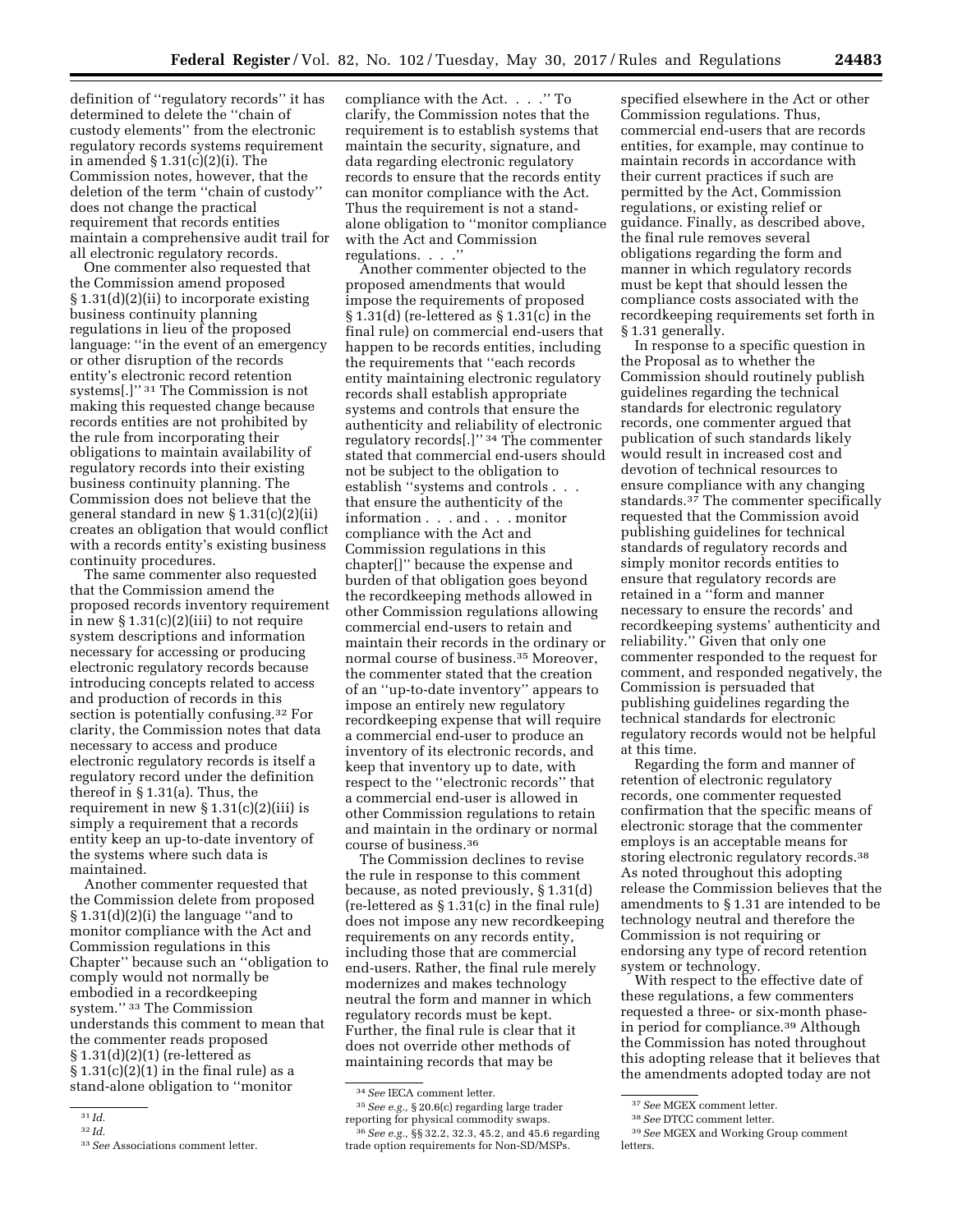creating any new compliance obligations for any records entities, it is nevertheless persuaded that a threemonth phase-in for compliance is a reasonable request. Thus, the Commission has determined that the effective date for the proposed amendments will be 90 days from the date of publication.

# *E. Regulation 1.31(d): Inspection and Production of Regulatory Records*

The Commission proposed to adopt new § 1.31(e) (re-lettered as § 1.31(d) in the final rule) to re-state and clarify the right of inspection of the Commission and the United States Department of Justice in existing § 1.31(a)(1). One commenter requested that the Commission engage in a dialogue with industry to address challenges presented by the production requirements of § 1.31, including the scope of what is subject to a production request and who may make such a request.40 In particular, the commenter stated that § 1.31 should recognize the long standing protections of attorneyclient privilege and expressly exclude such information from the rule's production requirement.

The Commission believes that the proposed amendment to § 1.31(e) does not alter the existing right of inspection regarding regulatory records and notes that attorney-client protections are addressed elsewhere in federal and state  $law.<sup>41</sup>$ 

# *F. Comments Beyond the Scope of the Proposed Rulemaking*

Although the Commission stated that the Proposal was limited to amendments to § 1.31 and related technical amendments, the Commission received several comments regarding matters outside the scope of the Proposal, as discussed below.

The petitioners for rulemaking restated their request from their original petition that the Commission adopt amendments to Part 4 of the Commission's regulations regarding certain recordkeeping requirements applicable to commodity pool operators and commodity trading advisors.42 The Proposal did not address any such amendments and thus such amendments are outside of the scope of this rulemaking.

Another commenter 43 acknowledged that the Regulation AT rulemaking <sup>44</sup> addresses source code issues outside the scope of the Proposal, but nonetheless requested the Commission provide additional guidance regarding any requests for source code information by the Commission subject to § 1.31. In response to this request, the Commission reiterates that production of source code is outside the scope of this rulemaking.

Finally, another commenter 45 recommended that the SEC amend SEC Rule 17a–4 regarding the recordkeeping obligations of broker-dealers, some of whom are also registered as futures commission merchants with the Commission. The Commission does not have jurisdiction with respect to SEC regulations and thus such recommendation is outside of the scope of this rulemaking.

## **IV. Related Matters**

## *A. Regulatory Flexibility Act*

The Regulatory Flexibility Act (''RFA'') 46 requires Federal agencies, in promulgating regulations, to consider whether the rules they propose will have a significant economic impact on a substantial number of small entities and, if so, to provide a regulatory flexibility analysis regarding the economic impact on those entities. In the Proposal, the Commission certified that the Proposal would not have a significant economic impact on a substantial number of small entities. The Commission received no comments with respect to the RFA.

As discussed above, because the final rule relates to most recordkeeping obligations under the Act and the Commission's regulations, it may affect the full spectrum of Commission registrants, all persons required to register but not registered with the Commission, and certain persons that are neither registered nor required to register with the Commission. The Commission has previously determined

that certain registrants are not small entities for purposes of the RFA and, therefore, the requirements of the RFA do not apply to those entities.47 For other registrants, however, the Commission has found it appropriate to consider whether such registrants should be deemed small entities for purposes of the RFA on a case-by-case basis, in the context of the particular Commission regulation at issue.48 As certain persons affected by the final rule, including Commission registrants, may be small entities for purposes of the RFA, the Commission considered whether this rulemaking would have a significant economic impact on any such persons.

As discussed in the Proposal, the final rule generally updates and simplifies existing Commission regulation 1.31 with new provisions that maintain the ability of the Commission to examine and inspect regulatory records. It accomplishes this by deleting outdated terms and revising provisions to reflect advances in information technology, allowing records entities to benefit from evolving technological developments while maintaining necessary safeguards to ensure the reliability of the recordkeeping process. It also reduces the retention period for certain regulatory records related to swaps and related cash and forward transactions, as discussed above.

The Commission believed that the Proposal would impose only limited additional costs on small entities related to the requirement that they establish written recordkeeping policies and procedures. However, for the reasons discussed above, the Commission has been persuaded to not require such written recordkeeping policies and procedures.

As a result, the final rule is not expected to impose any new burdens on market participants. The Commission

48*See* 47 FR at 18620 (commodity trading advisors and floor brokers); Registration of Floor Traders; Mandatory Ethics Training for Registrants; Suspension of Registrants Charged With Felonies, 58 FR 19575, 19588 (Apr. 15, 1993) (floor traders); and Introducing Brokers and Associated Persons of Introducing Brokers, Commodity Trading Advisors and Commodity Pool Operators; Registration and Other Regulatory Requirements, 48 FR 35248, 35276 (Aug. 3, 1983) (introducing brokers).

<sup>40</sup>*See* CME comment letter.

<sup>41</sup>*See* Wigmore on Evidence: Evidence in Trials at Common Law—Wigmore, Rule 502. Attorney-Client Privilege and Work Product (online version updated 4/2017), for a comprehensive list of attorney-client protections under federal and state law. Further, in 1999, the Commission addressed the waiver of privilege issue as follows: ''As is currently the case with all Commission required records, recordkeepers may not deny authorized Commission representatives access to any individual storage medium that includes Commission-required records or delay production while the individual storage medium is reviewed for the presence of privileged material. The final rule merely eliminates the regulatory inference that the commingling of Commission-required records with non-Commission-required records necessarily amounts to a waiver of any privilege otherwise covering the latter category of records.'' *See*  Recordkeeping, 64 FR 28735, 28740, note 40 (May 27, 1999).

<sup>42</sup>*See* Associations and ICI comment letters. 43*See* FIA comment letter.

<sup>44</sup>*See* Regulation Automated Trading, 81 FR 85334 (Nov. 25, 2016).

<sup>45</sup>*See* SIFMA comment letter.

<sup>46</sup> 5 U.S.C. 601 *et seq.* 

<sup>47</sup>*See, e.g.,* Policy Statement and Establishment of Definitions of ''Small Entities'' for Purposes of the Regulatory Flexibility Act, 47 FR 18618 (Apr. 30, 1982) (futures commission merchants and commodity pool operators); Leverage Transactions, 54 FR 41068 (Oct. 5, 1989) (leverage transaction merchants); Regulation of Off-Exchange Retail Foreign Exchange Transactions and Intermediaries, 75 FR 55410, 55416 (Sept. 10, 2010) (retail foreign exchange dealers); and Registration of Swap Dealers and Major Swap Participants, 77 FR 2613, 2620 (Jan. 19, 2012) (swap dealers and major swap participants).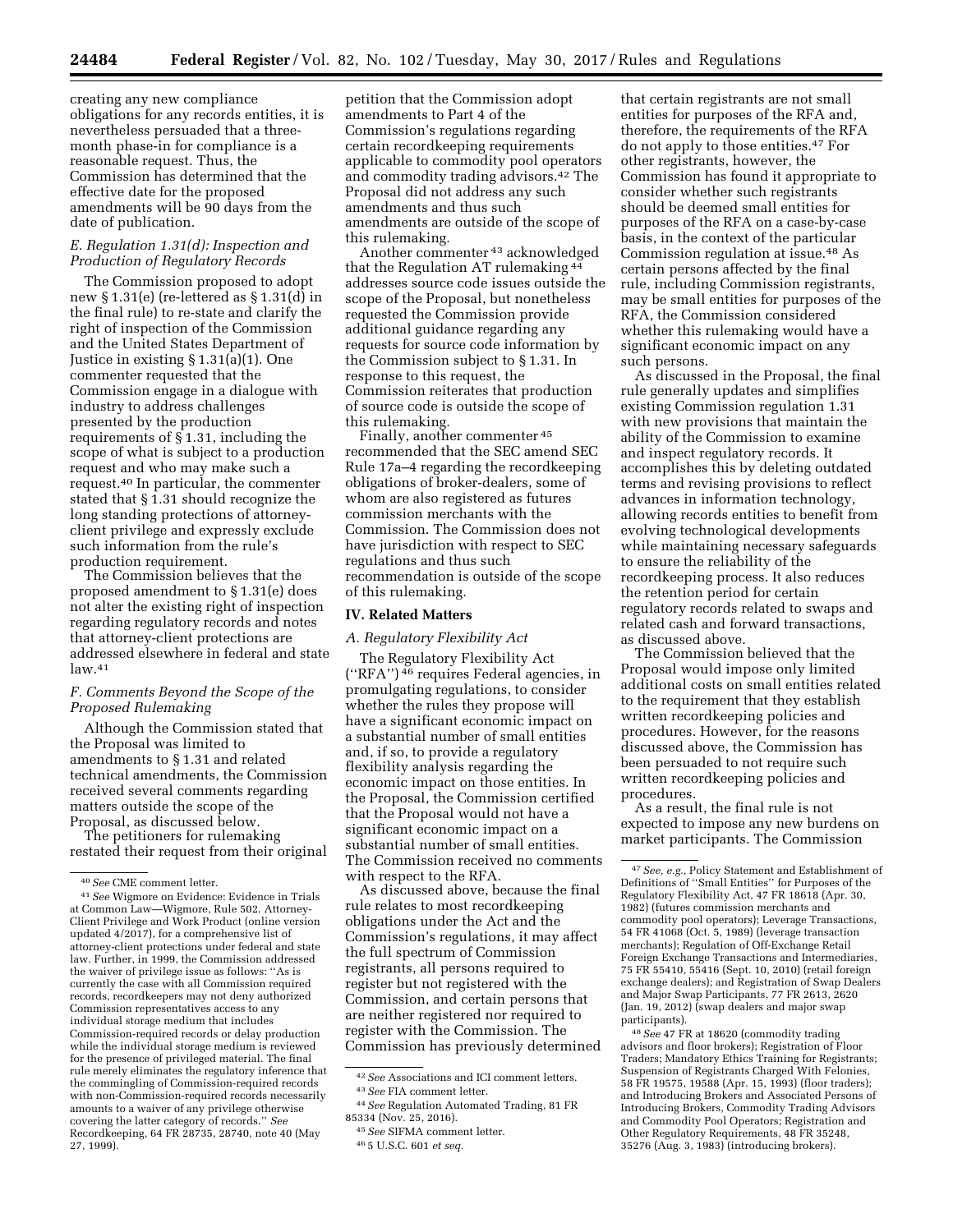does not, therefore, expect small entities to incur any additional costs as a result of the final rule. In addition, the Commission does not expect the economic value of the benefit to small entities of the final rule to be significant. Consequently, the Commission finds that no significant economic impact on small entities will result from the final rule.

Accordingly, for the reasons stated above, the Commission believes that the final rule will not have a significant economic impact on a substantial number of small entities. Therefore, the Acting Chairman, on behalf of the Commission, hereby certifies, pursuant to 5 U.S.C. 605(b), that the final rule being published today by this **Federal Register** release will not have a significant economic impact on a substantial number of small entities.

# *B. Paperwork Reduction Act*

# 1. Background

The Paperwork Reduction Act of 1995  $("PRA")^{\overline{49}}$  imposes certain requirements on Federal agencies (including the Commission) in connection with their conducting or sponsoring any collection of information as defined by the PRA. The final rule does not impose any new recordkeeping or information collection requirements, or other collections of information that require approval of the Office of Management and Budget (''OMB'') under the PRA.

As discussed above, the Proposal would have replaced the existing audit system requirements in Commission regulation 1.31 with a requirement that records entities establish written recordkeeping policies and procedures. Such changes would have resulted in revisions to ''Adaptation of Regulations to Incorporate Swaps-Records of Transactions, OMB control number 3038–0090''. Because the Commission has been persuaded not to require such written recordkeeping policies and procedures, the Commission will not be modifying this OMB control number to reflect the addition of the proposed recordkeeping policies and procedures requirement. As discussed in the Proposal, however, the Commission will submit to OMB revisions to OMB control number 3038–0090 to reflect the final rule's removal of the audit system requirements in current Commission regulation 1.31.

## 2. Information Collection Comments

In the Proposal, the Commission invited the public and other Federal agencies to comment on any aspect of the information collection requirements discussed therein, including that the only collection of information within the meaning of the PRA added or modified by the Proposal would be in respect of the proposed, but not adopted, requirement that records entities establish recordkeeping policies and procedures. The Commission did not receive any such comments.

## *C. Cost-Benefit Considerations*

Section 15(a) of the Act 50 requires the Commission to consider the costs and benefits of its actions before issuing a regulation under the Act. Section 15(a) further specifies that the costs and benefits shall be evaluated in light of the following five broad areas of market and public concern: (i) Protection of market participants and the public; (ii) efficiency, competitiveness and financial integrity of futures markets; (iii) price discovery; (iv) sound risk management practices; and (v) other public interest considerations. The Commission considers the costs and benefits resulting from its discretionary determinations with respect to the Section 15(a) considerations.

# 1. Costs

As discussed above in relation to the RFA, the Proposal generally updates and simplifies existing Commission regulation 1.31 by deleting outdated terms and revising provisions to reflect advances in information technology while safeguarding the reliability of the recordkeeping process. The Commission believes that the final rule does not impose any additional costs on records entities.

## 2. Benefits

The Commission is committed to reviewing its regulations to ensure they keep pace with technological developments and industry trends, and reduce regulatory burden. The Commission believes that the final rule will allow records entities to benefit from evolving technology while maintaining necessary safeguards to ensure the reliability of the recordkeeping process. By deleting outdated terms and revising provisions to reflect advances in information technology, the final rule will allow records entities to utilize a wider range of currently available technology than previously allowed and remove or modify requirements that the Commission believes are now obsolete (*e.g.,* removing the requirements to have an audit system, to maintain electronic

records in limited specified formats, and to retain a Technical Consultant, and reducing the retention period for certain regulatory records of swaps and related cash or forward transactions), allowing records entities to reduce their costs. In addition, the Commission believes that the flexibility provided by the final rule will, without further Commission rulemaking, allow records entities to adopt new technologies as such technologies evolve, allowing such persons to reduce future costs.

Moreover, the Commission expects that the added flexibility provided by the final rule will encourage records entities to utilize electronic storage rather than maintain paper regulatory records. The Commission expects that this conversion will benefit the Commission, the Department of Justice, and the commodity interest industry, generally, by making the universe of regulatory records more accessible and searchable.

## 3. Section 15(a) Factors

Section 15(a) of the CEA requires the Commission to consider the costs and benefits of its actions before promulgating a regulation under the CEA or issuing certain orders. CEA Section 15(a) further specifies that the costs and benefits shall be evaluated in light of five broad areas of market and public concern: (i) Protection of market participants and the public; (ii) efficiency, competitiveness, and financial integrity of futures markets; (iii) price discovery; (iv) sound risk management practices; and (v) other public interest considerations.

i. Protection of Market Participants and the Public

Because the final rule does not alter any existing requirements regarding the type of regulatory records to be produced and maintained, but, rather, modernizes and makes technology neutral the form and manner in which certain regulatory records must be kept the Commission believes that the final rule will continue to protect the public by maintaining necessary safeguards to ensure the reliability of the recordkeeping process while allowing records entities to benefit from evolving technology.

ii. Efficiency, Competitiveness, and Financial Integrity of Markets

As discussed above, the final rule, by providing additional flexibility to records entities to electronically store their regulatory records, may increase resource allocation efficiency by improving the way in which such records are maintained. Apart from that,

<sup>49</sup> 44 U.S.C. 3501 *et seq.* 50 7 U.S.C. 19(a).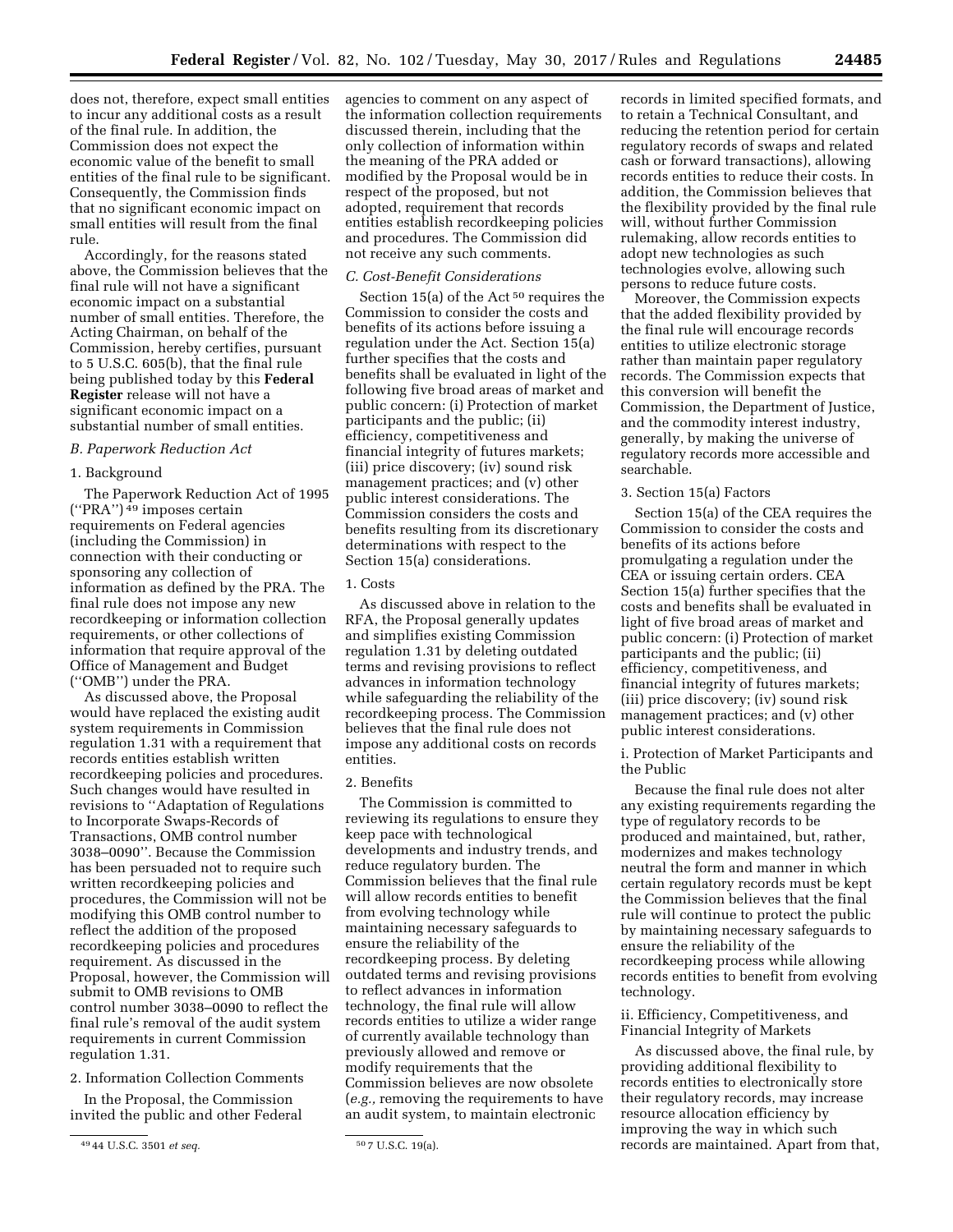the Commission anticipates minimal change to the efficiency, competitiveness, and financial integrity of the markets, because this rulemaking only affects recordkeeping and not how these markets otherwise operate.

#### iii. Price Discovery

The Commission believes that the final rule may increase confidence and participation in the markets by lowering costs for records entities and by encouraging the electronic storage of regulatory records, allowing such records to be more easily accessed and searched. Nevertheless, the Commission does not anticipate a significant increase in liquidity or a significant improvement in price discovery as a result of the final rule.

iv. Sound Risk Management Practices

The Commission does not believe that the final rule will have any significant impact on sound financial risk management practices because this rulemaking only affects recordkeeping and not how market participants conduct financial risk management. The Commission believes that the final rule may result in minor improvements to operational risk management because, as noted above, it will provide additional flexibility to records entities to electronically store their regulatory records.

v. Other Public Interest Considerations

The Commission has not identified any additional public interest considerations.

4. Comments on Cost-Benefit Considerations

The Commission invited public comment on its cost-benefit considerations in the Proposal, including the Section 15(a) factors described above. Commenters were invited to submit with their comment letters any data or other information that they had that quantified or qualified the costs and benefits of the Proposal. The Commission received a number of comments on the Proposal as described above; however, none of the persons who commented on the Proposal submitted any data or other information that quantified or qualified the costs and benefits of the Proposal. Nevertheless, in response to certain comments on the Proposal, and to reduce the costs of the final rule on records entities, the Commission has been persuaded not to require in the final rule the written recordkeeping policies and procedures that had been proposed in § 1.31(b) because the alternative suggested by commenters achieves all the

recordkeeping objectives of the Commission.

# **List of Subjects**

## *17 CFR Part 1*

Commodity futures, Reporting and recordkeeping requirements.

#### *17 CFR Part 23*

Authority delegations (Government agencies), Commodity futures, Reporting and recordkeeping requirements.

For the reasons set forth in the preamble, the Commodity Futures Trading Commission amends 17 CFR chapter I as follows:

## **PART 1—GENERAL REGULATIONS UNDER THE COMMODITY EXCHANGE ACT**

■ 1. The authority citation for part 1 continues to read as follows:

**Authority:** 7 U.S.C. 1a, 2, 5, 6, 6a, 6b, 6c, 6d, 6e, 6f, 6g, 6h, 6i, 6k, 6l, 6m, 6n, 6o, 6p, 6r, 6s, 7, 7a–1, 7a–2, 7b, 7b–3, 8, 9, 10a, 12, 12a, 12c, 13a, 13a–1, 16, 16a, 19, 21, 23, and 24 (2012).

■ 2. Revise § 1.31 to read as follows:

#### **§ 1.31 Regulatory records; retention and production.**

(a) *Definitions.* For purposes of this section:

*Electronic regulatory records* means all regulatory records other than regulatory records exclusively created and maintained by a records entity on paper.

*Records entity* means any person required by the Act or Commission regulations in this chapter to keep regulatory records.

*Regulatory records* means all books and records required to be kept by the Act or Commission regulations in this chapter, including any record of any correction or other amendment to such books and records, provided that, with respect to such books and records stored electronically, regulatory records shall also include:

(i) Any data necessary to access, search, or display any such books and records; and

(ii) All data produced and stored electronically describing how and when such books and records were created, formatted, or modified.

(b) *Duration of retention.* Unless specified elsewhere in the Act or Commission regulations in this chapter:

(1) A records entity shall keep regulatory records of any swap or related cash or forward transaction (as defined in § 23.200(i) of this chapter), other than regulatory records required by § 23.202(a)(1) and (b)(1)–(3) of this

chapter, from the date the regulatory record was created until the termination, maturity, expiration, transfer, assignment, or novation date of the transaction and for a period of not less than five years after such date.

(2) A records entity that is required to retain oral communications, shall keep regulatory records of oral communications for a period of not less than one year from the date of such communication.

(3) A records entity shall keep each regulatory record other than the records described in paragraphs (b)(1) or (b)(2) of this section for a period of not less than five years from the date on which the record was created.

(4) A records entity shall keep regulatory records exclusively created and maintained on paper readily accessible for no less than two years. A records entity shall keep electronic regulatory records readily accessible for the duration of the required record keeping period.

(c) *Form and manner of retention.*  Unless specified elsewhere in the Act or Commission regulations in this chapter, all regulatory records must be created and retained by a records entity in accordance with the following requirements:

(1) *Generally.* Each records entity shall retain regulatory records in a form and manner that ensures the authenticity and reliability of such regulatory records in accordance with the Act and Commission regulations in this chapter.

(2) *Electronic regulatory records.* Each records entity maintaining electronic regulatory records shall establish appropriate systems and controls that ensure the authenticity and reliability of electronic regulatory records, including, without limitation:

(i) Systems that maintain the security, signature, and data as necessary to ensure the authenticity of the information contained in electronic regulatory records and to monitor compliance with the Act and Commission regulations in this chapter;

(ii) Systems that ensure the records entity is able to produce electronic regulatory records in accordance with this section, and ensure the availability of such regulatory records in the event of an emergency or other disruption of the records entity's electronic record retention systems; and

(iii) The creation and maintenance of an up-to-date inventory that identifies and describes each system that maintains information necessary for accessing or producing electronic regulatory records.